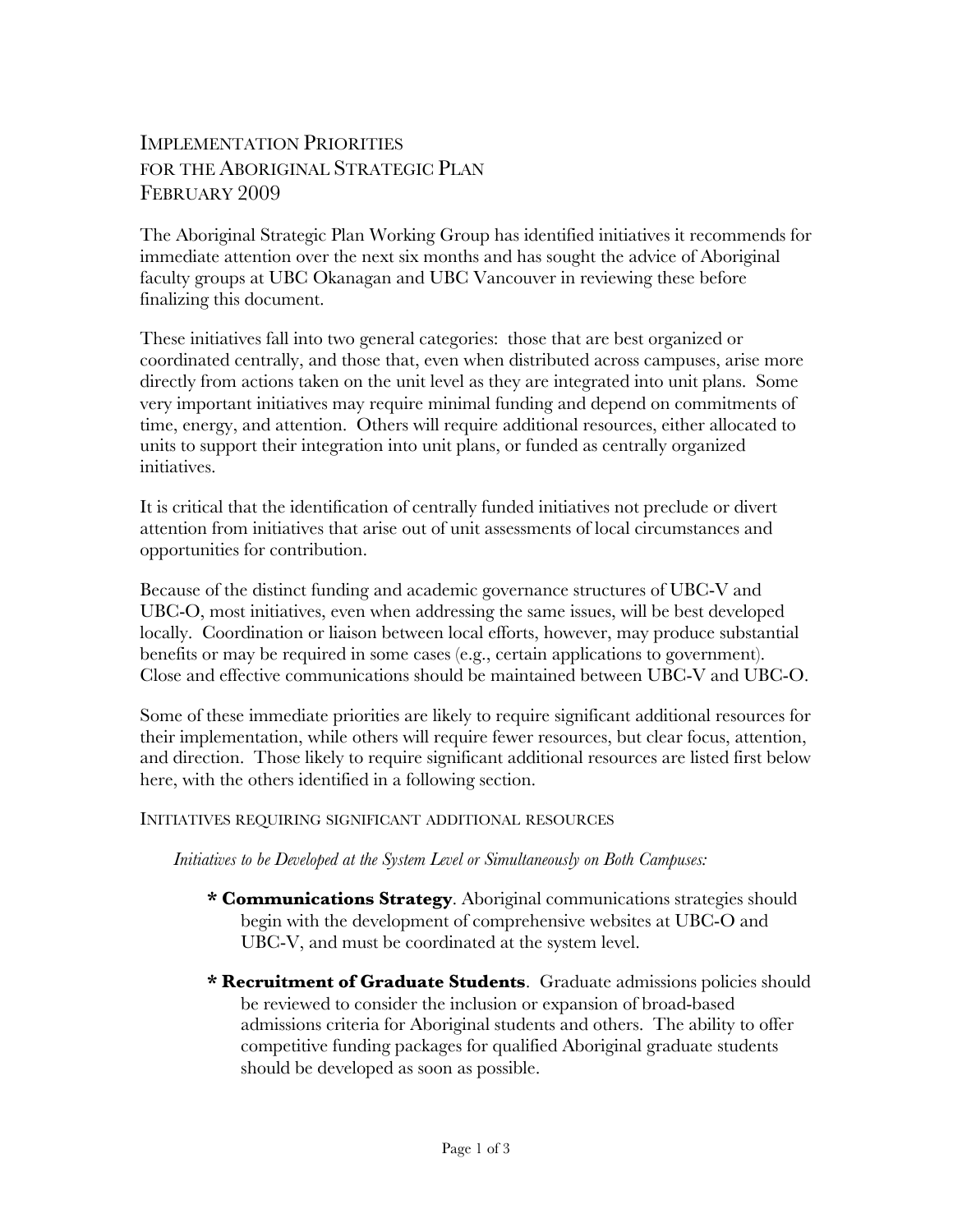- **\* Financial Support for Aboriginal Students in Undergraduate and Professional Programs**. More adequate levels of financial support for Aboriginal students should be developed through central and unit initiatives, fundraising, and lobbying with governments.
- **\* Faculty Recruitment and Support**. Efforts to continue to attract highly qualified Indigenous faculty and other scholars working in Indigenous research areas should continue to be supported with attention to developing flexible plans for responding to opportunities with resources, as necessary. Particular attention should be paid to areas of high Aboriginal interest and demand. A working group to review UBC promotion and tenure policies and their support of activities critical to Aboriginal initiatives (e.g., community based research, service on development initiatives) should be formed. This group should include representation from both UBC-V and UBC-O.
- **\* Fundraising & Development**. Responsibility for fundraising for Aboriginal initiatives should be clearly assigned and evaluated within the Development Office. Centralized lobbying for scholarship support from governments should be pursued.
- **\* Indigenous Languages**. Strategies for extending and supporting work to stabilize and recover Indigenous languages, especially in BC, should be developed.

### *Initiatives Specific to UBC Vancouver*

- \* **Aboriginal Student Services, Recruitment, and Community Contact.** A review of Aboriginal student services should be conducted that includes academic and administrative support, orientation and mentoring programs, housing, daycare, advising, and other services, and services should be restructured and supplemented as necessary. Recruitment efforts in communities should be assessed and provision for additional UBC engagement with communities developed. A team to complete these reviews should be assembled and a recommendations for restructuring and development, as necessary, made within six months.
- **\* Youth Engagement**. Summer programs for Aboriginal youth should be coordinated and assessed. Successful existing programs should be stabilized and, in some cases, expanded. New opportunities should be investigated. Partnerships with selected K-12 schools with high Aboriginal enrolments should be developed to provide university-oriented curriculum and support for Aboriginal students. Opportunities for partnerships with urban Aboriginal organizations to develop mentoring and community service learning opportunities should be actively explored.